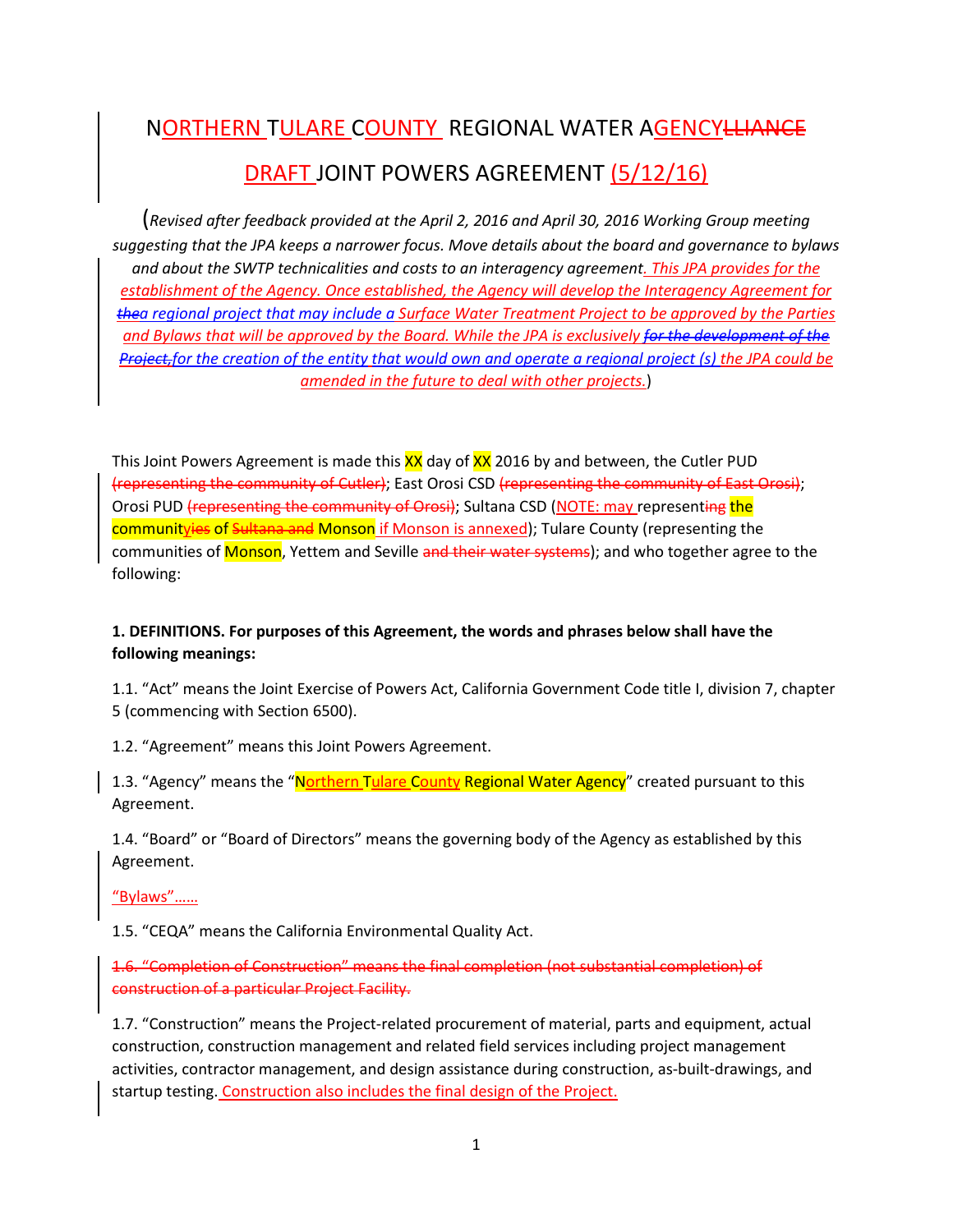1.8. "Director" means a member of the Board of Directors.

1.9. "Effective Date" means the effective date of this Agreement.

1.10. "Environmental Documentation" means all activities and documents required to comply with federal and/or state environmental, water quality and endangered species laws and regulations (including CEQA) in connection with the permitting and the construction and operation of the Project, but not including implementation of and compliance with permitting and environmental mitigation measures and other requirements during construction and construction-period monitoring of compliance with permitting requirements and environmental, water quality, endangered species and related laws and regulations.

1.11. "Final Engineering" means engineering and related activities that are necessary or appropriate to the development and preparation of final design plans, specifications, drawings, and bidding and construction documents for the Project.

1.12. "Fiscal Year" means July 1 through June 30 or such other fiscal annual period as the Board may determine.

1.13. "Force Majeure" means delays or defaults due to acts of God, government (other than acts or failure to act by one of the Parties), litigation, including litigation challenging the validity of this Agreement or any element thereof, general strikes or other force or event beyond the responsible party's reasonable control.

1.14. "Individually-Owned Project Facility" means a Project Facility to be financed and constructed by the Agency as part of the Project, but to be paid for, owned and operated by one of the Project Participants as may be later agreed to between the Agency and Project Participant.

1.15. "Initial Project" or "Initial Project Facilities" means the project facilities detailed in the study titled, Northern Tulare County Regional Surface Water Treatment Plant (SWTP) with the objective to provide finished surface water to the Agency Parties.

1.16. "Project Inter-Agency Agreement" means an Agreement between the pParties and the aAgency for the purpose of implementingexecuting thea pProject together and/or any form or collaboration between the parties and the Agency.

1.17. "MOA" means Memorandum of Agreement.

1.18. "Nonparticipating community" means a community that is NOT involved in the development of a project and therefore does not have any project capacity or project decision making role.

1.19. "Participating Community" means a community that is involved in the development of a project.

1.20. "Parties" mean the Cutler PUD, East Orosi CSD, Orosi PUD, Sultana CSD **(Sultana may also represents the community of Monson if annexed)** and Tulare County as it represents the communites of<sub>r</sub> Yettem, Monson and Seville. "Party" means either one of the Parties and any Agency that thereafter become a **pParty** in accordance to the terms and provisions of this Agreement

1.21. "Permitting" means all activities and documents to apply for and acquire the permits and licenses that are required under federal, state and/or local laws and regulations to construct and operate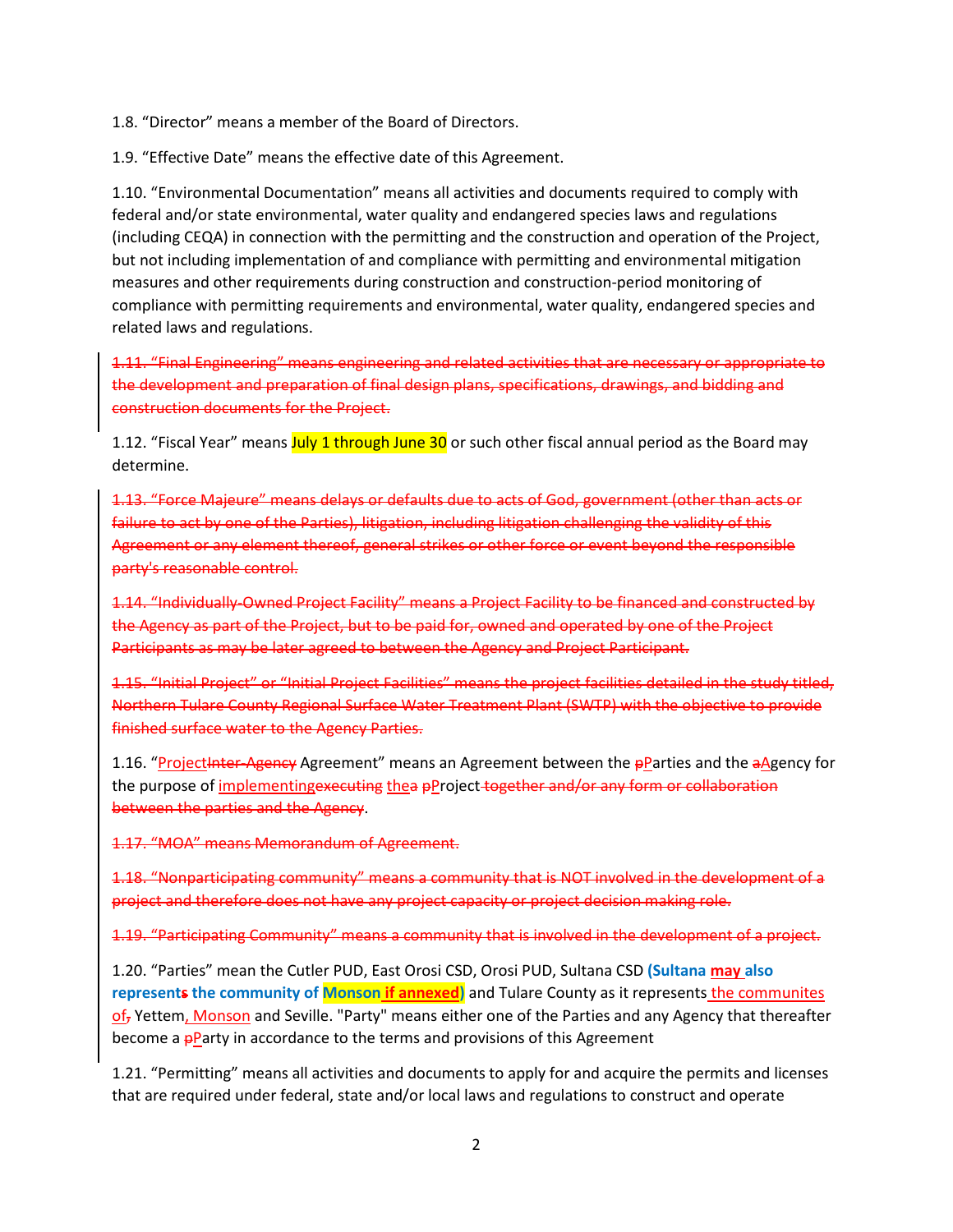projects, including, but not limited to, conducting required studies, endangered species act consultation, environmental documentation, public notifications, preparation of permit and license applications, consultation and negotiations with involved persons and organizations including regulatory agencies. Permitting also shall include the acquisition of water right permits, licenses and contract water supplies that are necessary or appropriate for the project.

1.22. "Project" means the Surface Water Treatment Project as generally described in recommended alternative identified in an the engineering sstudy completed by the JPA. a particular infrastructure project undertaken by the Agency as agreed by the Parties.

1.23. "Project Facility" or "Project Facilities" mean each facility or all facilities (as the case may be) identified as a Project Facility approved by the Board.

1.24. "Project Participants" mean the Parties and Participating communities which timely exercises their option to participate in projects. If a party does not timely exercise its option, then it will not be considered a Project Participant.

1.25. "Retail Operations" means direct water sales to customer along the pipelines who are not part of or are customers of any of the Parties.

1.26. "Raw Water Intake" means the raw water diversion and intake facility.

1.27. "Raw Water Transmission Main" means the pipeline conveying untreated water from the Raw Water Intake to the project facilities.

1.28. "Study" means the Northern Tulare County Regional Surface Water Treatment Plant Study(SWTP) dated September 2015.

1.29. "Supermajority Decision" shall mean any decision by the Board of Directors that to (i) initiate litigation in the name of the Agency, (ii) issue bonds or other form of indebtedness obligating the Agency for an amount in excess of \$100,000, (iii) adopt or amend the Agency's Bylaws, (iv) change any Participation Percentage and/or amendments to the Agency's service area (v) admit any new Member to the Agency (vi) terminate any Member (vii) changing the Parties' respective Dedicated Capacity shares. A Supermajority Decision shall requires the affirmative vote of majority plus one of the members of the Board of Directors.

## **2. RECITALS. This Agreement is made with reference to the following background recitals.**

2.1. The Parties each have the Agency and the common powers to develop, construct, operate and maintain, own and administer water supply facilities.

2.2. The Parties goal is to jointly considerpursue the development and implementation and ownership of a regional project (s) that could involves, planning, financing, designing, Permitting, implementing constructing, operating, maintaining and administering the Project of new or modified water supply sources, production, treatment and distribution of water and appurtenant infrastructure facilities and managerial and financial best practices to provide safe, affordable drinking water over the long term to the communities the Parties serve.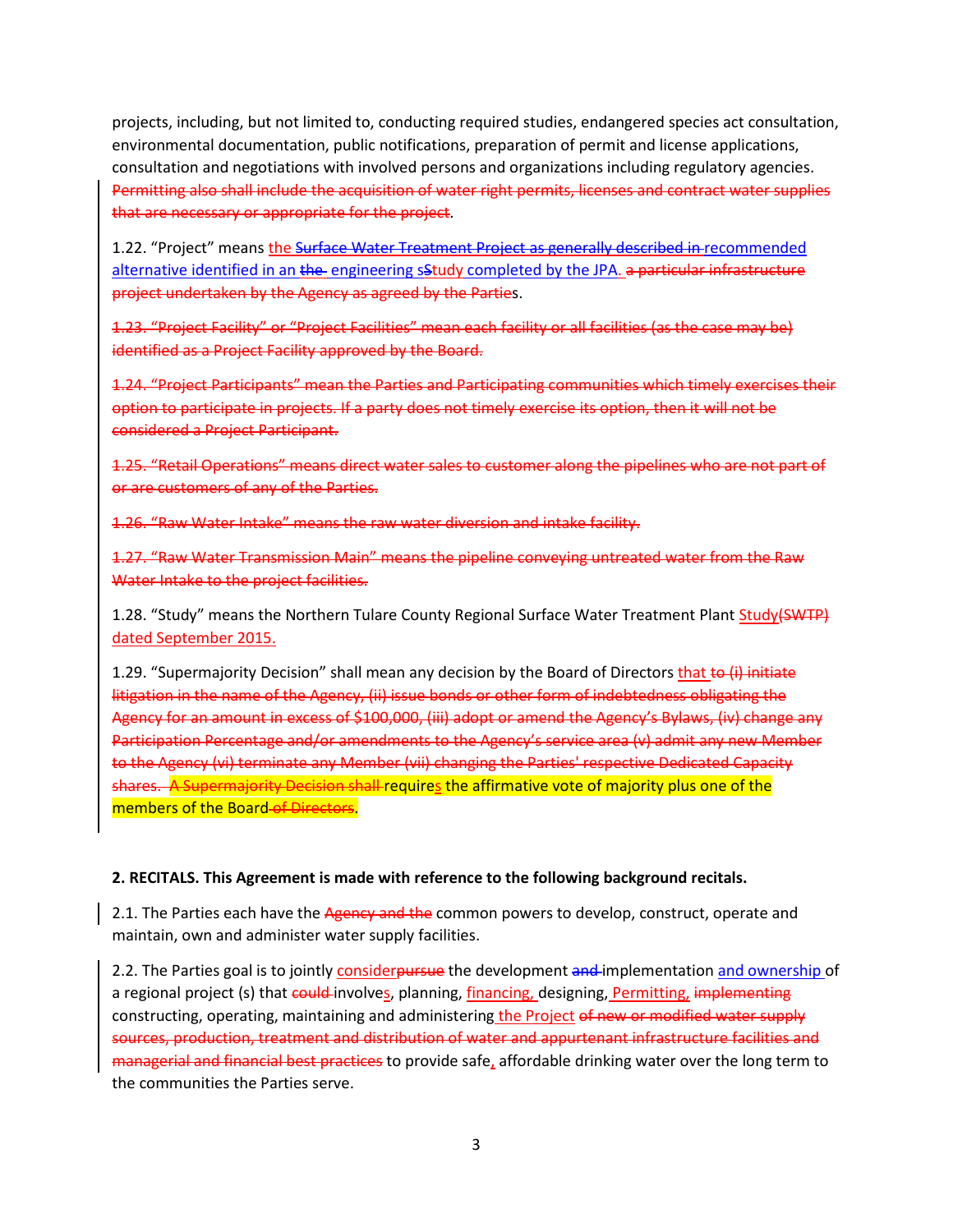2.3. The Parties desire to implement this goal by creating this Agencya **Joint Powers Agency (Agency)** to exercise their common established powers for their mutual benefit. As stated above the principal goal is to provide a long term, secure, reliable, safe water supply for the benefit of all the Parties in an, efficient, reliable, cost-effective and environmentally sound manner.

2.4. The first-objective of the Agency is to provide safe drinking water to the Parties through a sustainable water source.

2.5. Through this Agreement the Parties establish that they will share in the costs of Project-related expenses , including but not limited to pre-construction project expenses, the development of the Project Agreement, water supplyrights agreementsacquisition, water supply contracts, Environmental Documentation, and pPermitting, design, final engineering, financing, property and rights-of-way acquisition, construction, operation, maintenance and management of the pProject on and subject to the terms of this Agreement. Participation in the Agency does not bind Parties to implement the Project unless the Party executes the Project Agreement.

2. . The Project Agreement will specify details of the Project, including cost allocation. Parties that execute the Project Agreement will be bound to participate in the Project, subject to the withdrawal provisions in the Project Agreement.

2.6. The Agency may have the power to provide finished water to individual customers, residential or commercial, who are located within 400 feet of a distribution line or at the discretion of the board policy, and who are not customers of any of the Parties but have requested the service from the Agency. The Agency has the power to contract with another Agency to provide these services.

2.7 The Agency's boundary service area is identified in Exhibit A of this Agreement. Amendments to the Agency boundaryservice area-shall be done by a Supermajority decision of the bBoard and in accordance with any other regulations and lawsthe State Water Resources Control Board.

## **3. CREATION OF AGENCY.**

**3.1. Agency.** This Agreement is authorized by, and entered into pursuant to, the California Joint Exercise of Powers Act and other applicable laws.

**3.2. Agency Created.** The Agency is hereby created as public Aagency to be known as the "Northern" Tulare County Regional Water Agency" The Agency shall be a public Aagency separate from the Parties. The Agency may change its name at any time through adoption of a resolution by the Board of Directors.

**3.3. Liabilities.** The debts, liabilities, contracts and obligations of the Agency shall be the debts, liabilities, contracts and obligations of the Agency alone. No debt, liability, contract or obligation of the Agency shall be or constitute a debt, liability, contract or obligation of the Parties or any of them. The Agency shall not have the Agency to bind the Parties or either of them to any debt, liability, contract or obligation except through the Project Agreement as approved by the Parties.. However, a Party or Parties separately may contract for, or otherwise expressly assume responsibility for, a specific debt, liability, contract or obligation of the Agency, but only the Party or Parties expressly assuming responsibility shall be so bound, and no other Party then shall be liable for such debt, liability, contract or obligation.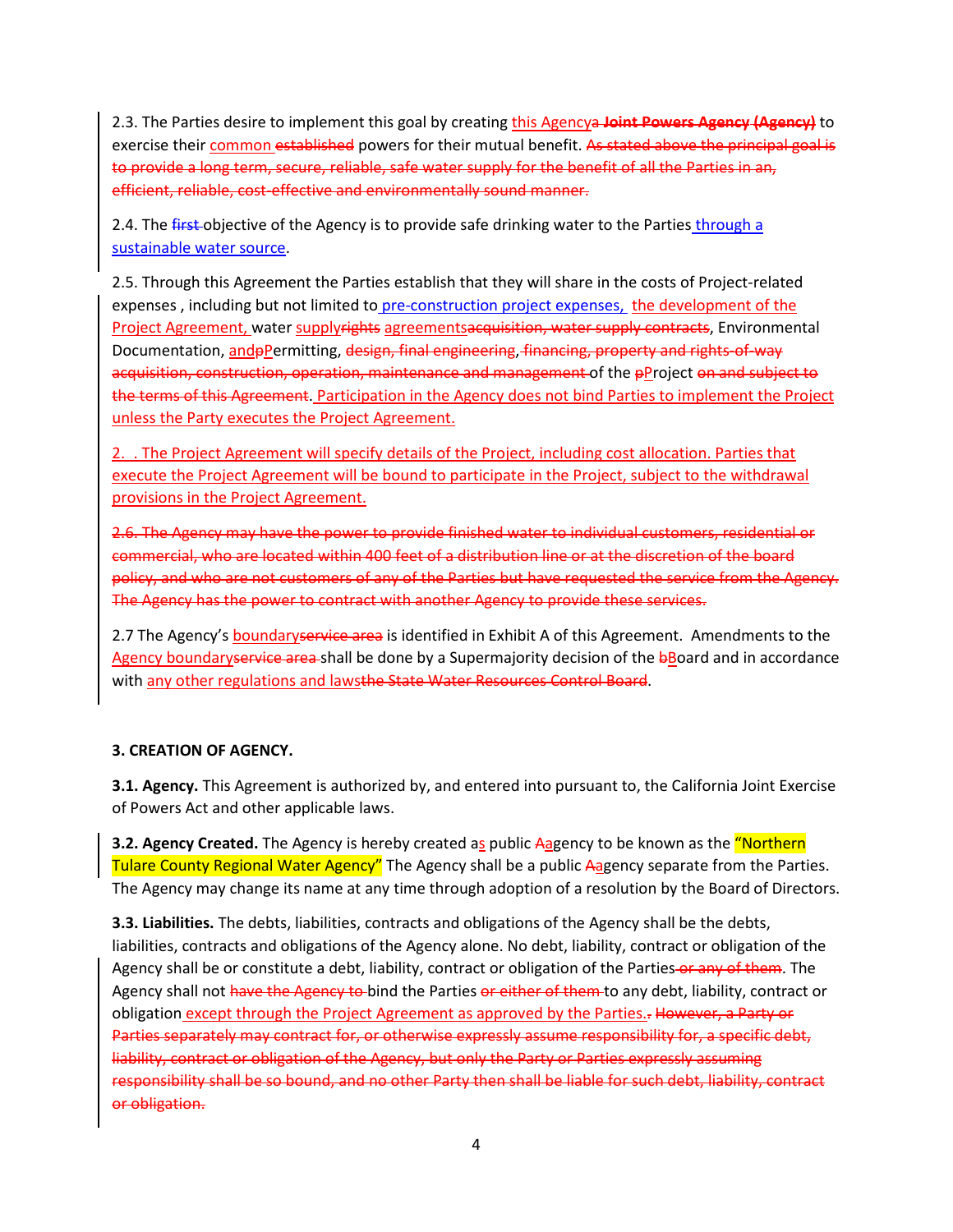**3.4. Effective Date**. The effective date of this Agreement and of the legal existence of the Agency shall be after all parties have executed this Agreementxx xx xx, and this Agreement and the Agency shall continue in full force and effect until terminated as provided in Section 10

**3.5. No Restriction on Other JPAs.** Nothing in this Agreement shall prevent the Parties from entering into other joint powers Agreements.

## **4. ORGANIZATION, BOARD AND OFFICERS.**

**4.1. Membership.** The member are Cutler PUD, East Orosi CSD, Orosi PUD, Sultana CSD **(Sultana also represents the community of Monson or Tulare County?)** and Tulare County as it represents Monson, Yettem and Seville. The Agency Board may by resolution approve additional members. Prior to being admitted as a new Member, a party shall (i) execute an Agreement that could be a resolution, an MOA or an interagency Agreement to be bound by the terms of this Agreement as if such party had been an original signatory hereto and (ii) pay an amount set by the Board of Directors to make the contributions to Agency activities by all Members (including the new Member) equitable. The admission of a new Member and determination of such amount shall be done by a Supermajority decision.

**4.2. Board of Directors.** The authorized number of directors of the JPA AGENCY ("Directors") shall be determined by the following method.

## One oOption #1

The Board shall consist of 7  $d$ Directors, with 2 appointed by Cutler PUD, 2 appointed by Orosi PUD, 1 appointed by East Orosi CSD, 1 appointed by Sultana CSD and the community of Monson, 1 appointed by assignment by Tulare County to represents the communities of Yettem, Monson and Seville. Each Party shall also appointselect one alternate Directorrepresentative as established in the Agency bylaws. Each Director shall be entitled to one vote. Each Party also shall appoint one alternate Director.

## Another oOption #2

The Board shall consist of 5 dDirectors, with 1 appointed by Cutler PUD, 1 appointed by Orosi PUD, 1 appointed by East Orosi CSD, 1 appointed by Sultana CSD and the community of Monson, 1 appointed by assignment by Tulare County to represents the communities of Yettem, Monson and Seville. Each Party shall also appoint select one alternate Director . representative as established in the Agency bylaws. Each Director shall be entitled to one vote. Each Party also shall appoint one alternate Director.

Alternates Directors shall assume all rights of a Director representing the appointing Party entity and shall have the authority to act in the absence of a Director or in the event that a Director has a conflict of interest that precludes participation by the Director in any decision-making process of the Agency. Each Party shall give written notice to the Agency Secretary of the names of its Director(s) and alternate Director. The names of all *dD*irectors and alternates shall be on file with the Agency. All actions taken by the alternate are binding in nature.

**4.3. Selection of Initial Directors.** Within 30 days after the execution of this Agreement, each Party shall designate and appoint their representative (s) to serve as Directors (S) and alternate(s) on the Board.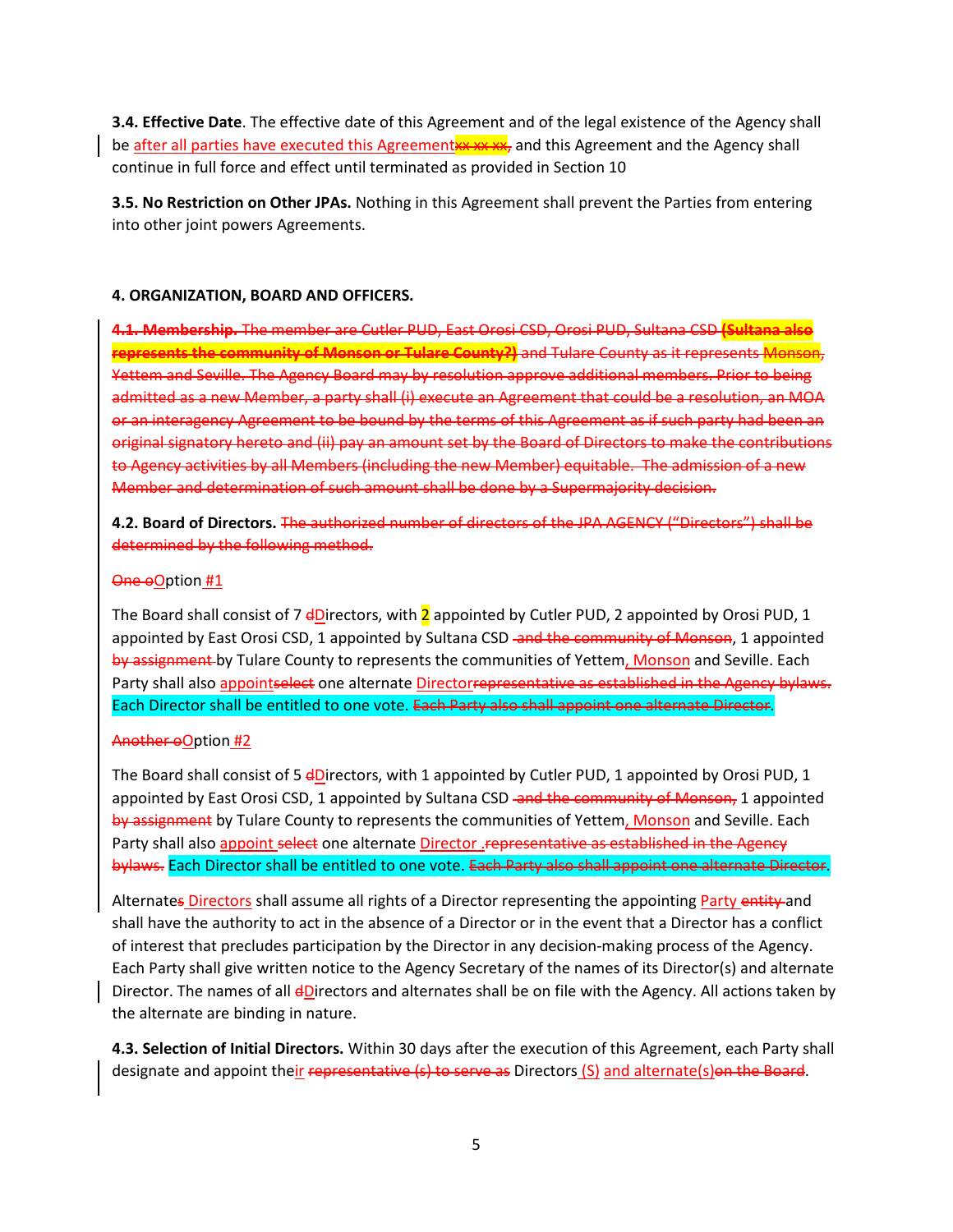Each of the Directors and alternate Directors shall hold office from the first meeting of the Board after the appointment of the Director or alternate Director until a successor is selected per the **Bylaws** of the Agency.

**4.4. Bylaws, Policies and Rules and Regulations.** Within the first 90 days of the Agency creation, the Board shall adopt thea set bBylaws which willshould provide the operating structure of the Agency. Additionally, a set of policies or rules and regulations can be adopted to establish everyday operations of the Agency. The **b**Bylaws may be amended from time to time by the Board of Directors as it may deem necessary. Amendment of the Bylaws shall require a Supermajority dDecision.

4.5. Quorum. A simple majority in number of the members of the Board of Directors shall constitute a quorum for the transaction of business. As stated above each member of the Board of Directors shall be entitled to one vote. Any member of the Board of Directors abstaining from a vote shall be counted for purposes of determining the existence of a quorum, but shall not be deemed to be voting. A Supermajority Decision shall require the affirmative vote of majority plus one of the members of the Board of Directors.

4.6 Supermajority Decisions. The following actions shall require a Supermajority Decision by the Board (i) initiation of litigation in the name of the Agency, (ii) issuance of bonds or other form of indebtedness obligating the Agency for an amount in excess of \$100,000, (iii) adoption or amendment of the Agency's Bylaws, (iv) amendments to the Agency's boundary (v) admit any new Party to the Agency (vi) terminate any Party.

Note: need provision for adding a Party

# **5. POWERS AND PURPOSES.**

**5.1. Purposes.** The purpose of this Agreement is to jointly exercise some or all of the Party'sforegoing common powers, as appropriate, and for the exercise of such additional powers as may be authorized by law in the manner set forth in this Agreement, in order to consider the development and implementation of the Project. provide for the most cost-efficient and timely acquisition of water rights, water supply contracts, environmental documentation, permitting, design, final engineering, financing, property and rights-of-way acquisition, construction, operation, maintenance and management of a Project. The Project Agreement will approved by each Party and the Agency prior to any expenditures related to the Construction of the Project.

# **5.2. Powers.**

5.2.1 All of the powers and authorities of the Agency shall be exercised by the Board. Subject to the conditions and restrictions in this Agreement, the Agency, in its own name, shall have the common powers of the Parties and as otherwise granted by the Act, in order to achieve the purposes of the Agency.

The Agency is authorized in its own name to do all acts necessary to exercise its and accomplish its purpose, including but not limited to any or all of the following:

5.2.2. To make and enter into contracts, and to execute leases, installment sale contracts or installment purchase contracts in accordance with procedures and requirements as permitted by law.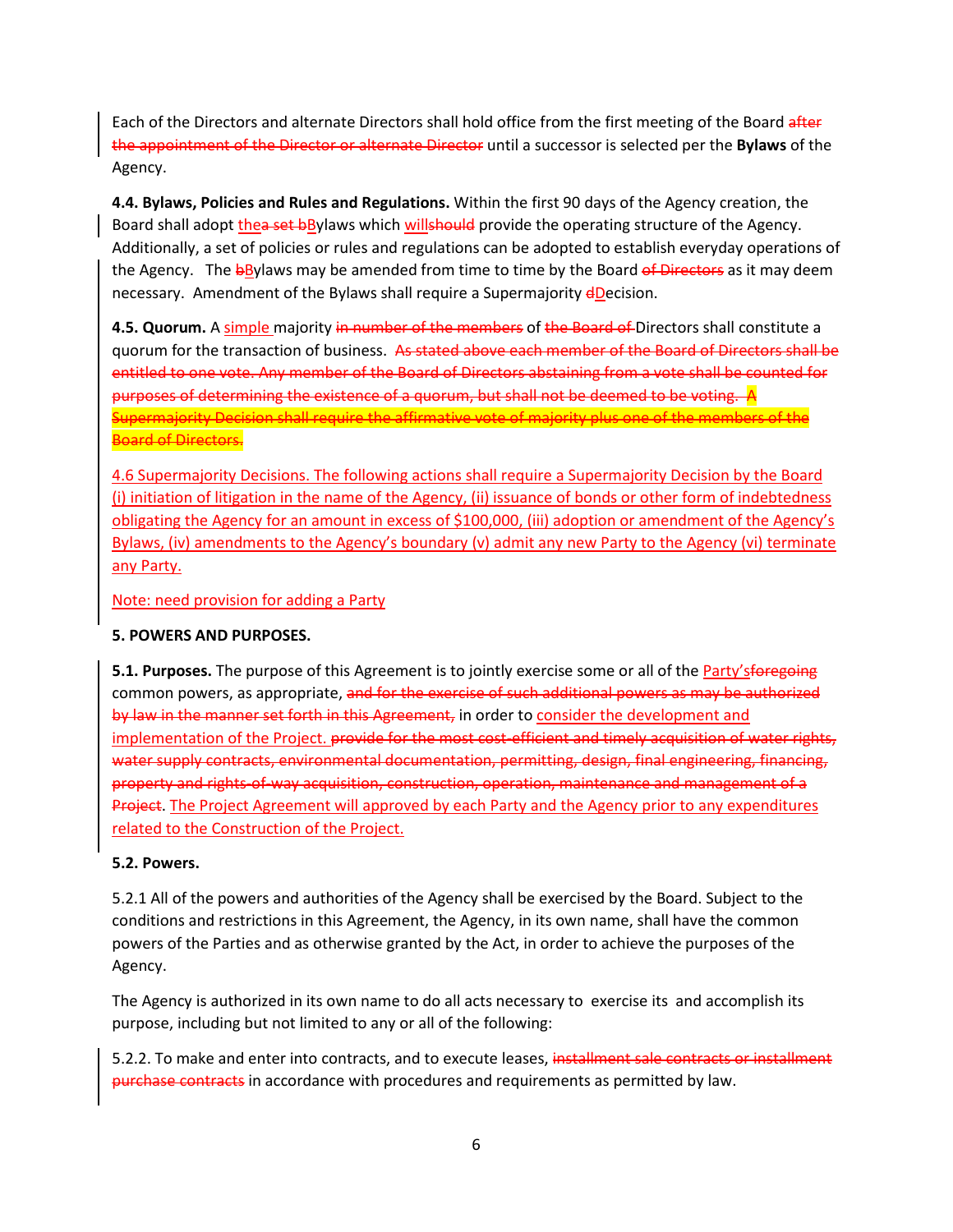5.2.3. To contract for or employ clerical, administrative, technical or professional staff or consultant support of any kind including engineers, attorneys, planners, financial consultants or other agents or employees.

5.2.7. To incur debts, liabilities or obligations subject to limitations set forth in this Agreement.

5.2.8. To sue and be sued in its own name.

5.2.9. To receive gifts, contributions and donations of property, funds, services and other forms of assistance from persons, firms, corporations and any governmental entity.

5.2.10. To apply for and accept appropriate grants and loans under any federal, state or local programs for assistance in developing the Project, or any future authorized modifications to the Project.

5.2.12. To obtain, in its own name, all necessary and appropriate permits, licenses, entitlements, opinions and rulings.

5.2.13. To procure bonds, insurance and self-insurance as it deems advisable to protect the Parties and Agency and its property, officers, employees, contractors and agents.

5.2.19. To levy and collect revenue and funding as authorized by law.

The following are authorities of the Agency however will not be exercised unless specifically provided for in the Project Agreement.

5.2.4. To design, acquire, construct, manage, maintain and operate any buildings and water work related projects.

5.2.5. To acquire real or personal property, including, without limitation, by purchase, lease, gift, bequest, devise, or exercise of the power of eminent domain; to hold, manage, lease and dispose of any such property.

5.2.6. To hold, manage, operate and maintain all Agency property, facilities, buildings, structures, vehicles, apparatus and equipment.

5.2.7. To incur debts, liabilities or obligations subject to limitations set forth in this Agreement.

5.2.8. To sue and be sued in its own name.

5.2.9. To receive gifts, contributions and donations of property, funds, services and other forms of assistance from persons, firms, corporations and any governmental entity.

5.2.10. To apply for and accept appropriate grants and loans under any federal, state or local programs for assistance in developing the Project, or any future authorized modifications to the Project.

5.2.12. To obtain, in its own name, all necessary and appropriate permits, licenses, entitlements, opinions and rulings.

5.2.13. To procure bonds, insurance and self-insurance as it deems advisable to protect the Parties and Agency and its property, officers, employees, contractors and agents.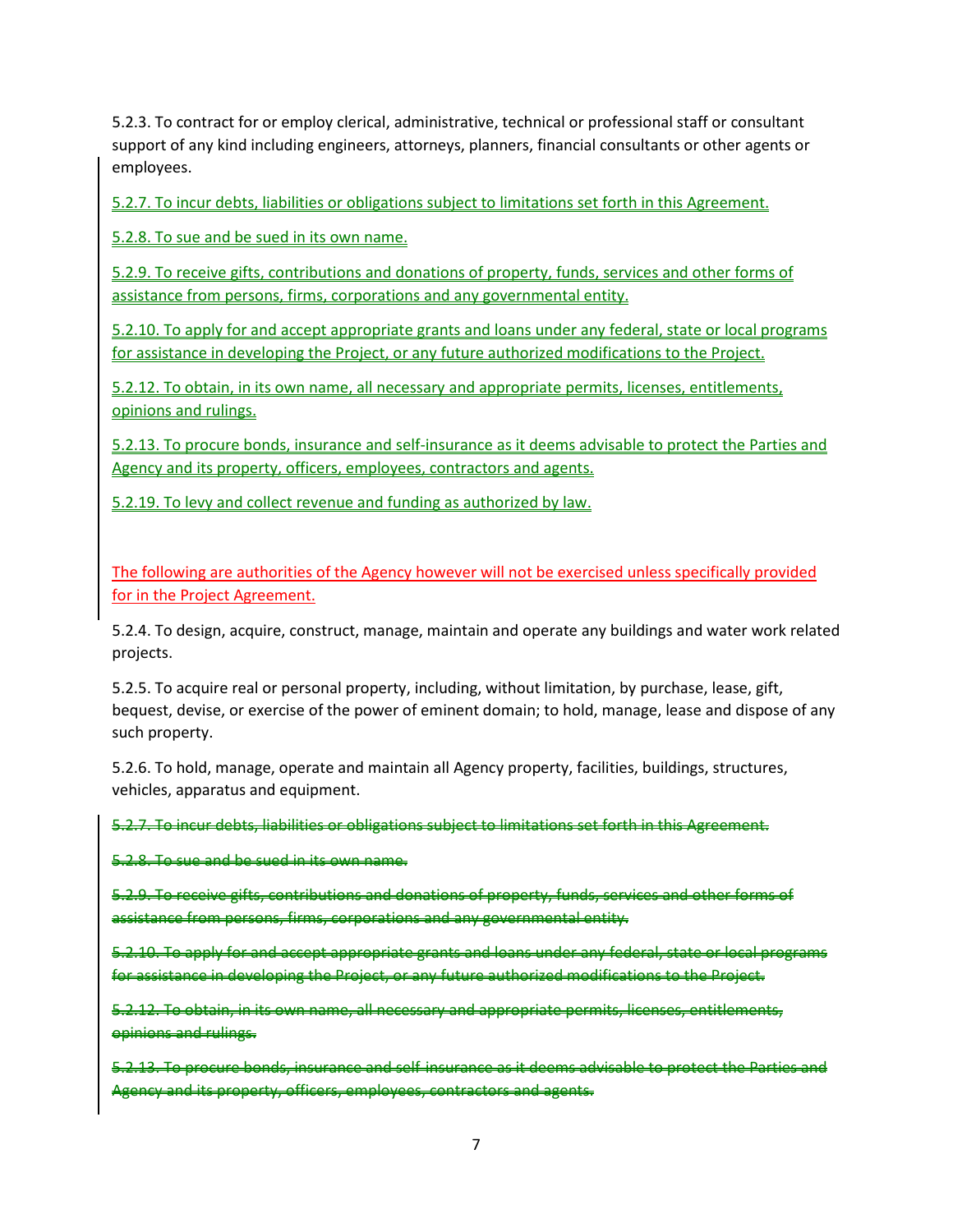5.2.14. To form and administer nonprofit corporations to do any part of what the Agency could do, or to perform any proper corporate function, and enter into Agreements with such entity.

5.2.15. To issue bonds and certificates of participation in accordance with applicable statutes, including, but not limited to, the following: Article 2, Chapter 5, Title 1, Division 7 of the California Government Code, commencing with Section 6540; Chapter 6, Title 5, Division 2 of the California Government Code, commencing with Section 54300; and, Article 4, Chapter 5, Title 1, Division 7 of the California Government Code, commencing with Section 6584.

5.2.16. To use other financing acts, including, but not limited to the Improvement Bond Act of 1915.

5.2.17. To exercise any of the powers set forth in the Marks-Roos Local Bond Pooling Act of 1985 (Article 4 (commencing with Section 6584) of the Act).

5.2.18. To enter into Agreements incident to the issuance of bonds and certificates of participation for the purpose of enhancing the credit or liquidity of such bonds, or to place such bonds on a different payment schedule, such as an interest rate swap, cap or similar instrument, or in connection with the investment of the proceeds of such bonds.

## 5.2.19. To levy and collect revenue and funding as authorized by law.

5.2.20. To enter into Agreements with the Parties and **Parties Participating Agencies** for the ownership, construction, operation, maintenance and/or management theof Project Facilities.

Notwithstanding the foregoing, the Agency shall have any additional powers conferred under the Act, insofar as such additional powers may be necessary or desirable to accomplish the purposes of the Agency.

## **6. ALLOCATION OF COSTS, FINANCE AND ACCOUNTING**

6.1. **Cost Allocation & Payment Obligations.** Each of the Parties agrees that they will be responsible for paying its respective costs to the Agency in accordance with the payment schedule adopted by the Board and consistent with the Agency Bylaws, policies, the Projectinteragency a Agreement and any bonds or certificates of financing issued or financing agreements entered into by the Agency.

The Agency should generate sufficient revenues to meet the obligations of the Agency including funds to be set aside in reserve accounts for that fiscal year as set forth in the Agency's annual budget. The schedule should include any and all bonds or financing Aagreements entered into by the Agency.

## Costs of the Agency will be allocated to the Parties based on

**6.2. Revenue Pledge.** For the purpose of securing project financing, the Agency shall require revenue pledging from the participating parties. Project participating parties will be responsible for sharing in the cost of the project benefiting their area.

**6.3. Cost associated with Individually-Owned Project Facilities.** If approved by the Agency Board and agreed to in writing by the Agency and a Project Participant, an Individually-Owned Project Facility or Facilities may be included as part of projects and financed, designed or constructed by the Agency. Upon Completion of Construction of any Individually-Owned Project Facility, the Agency will convey all of its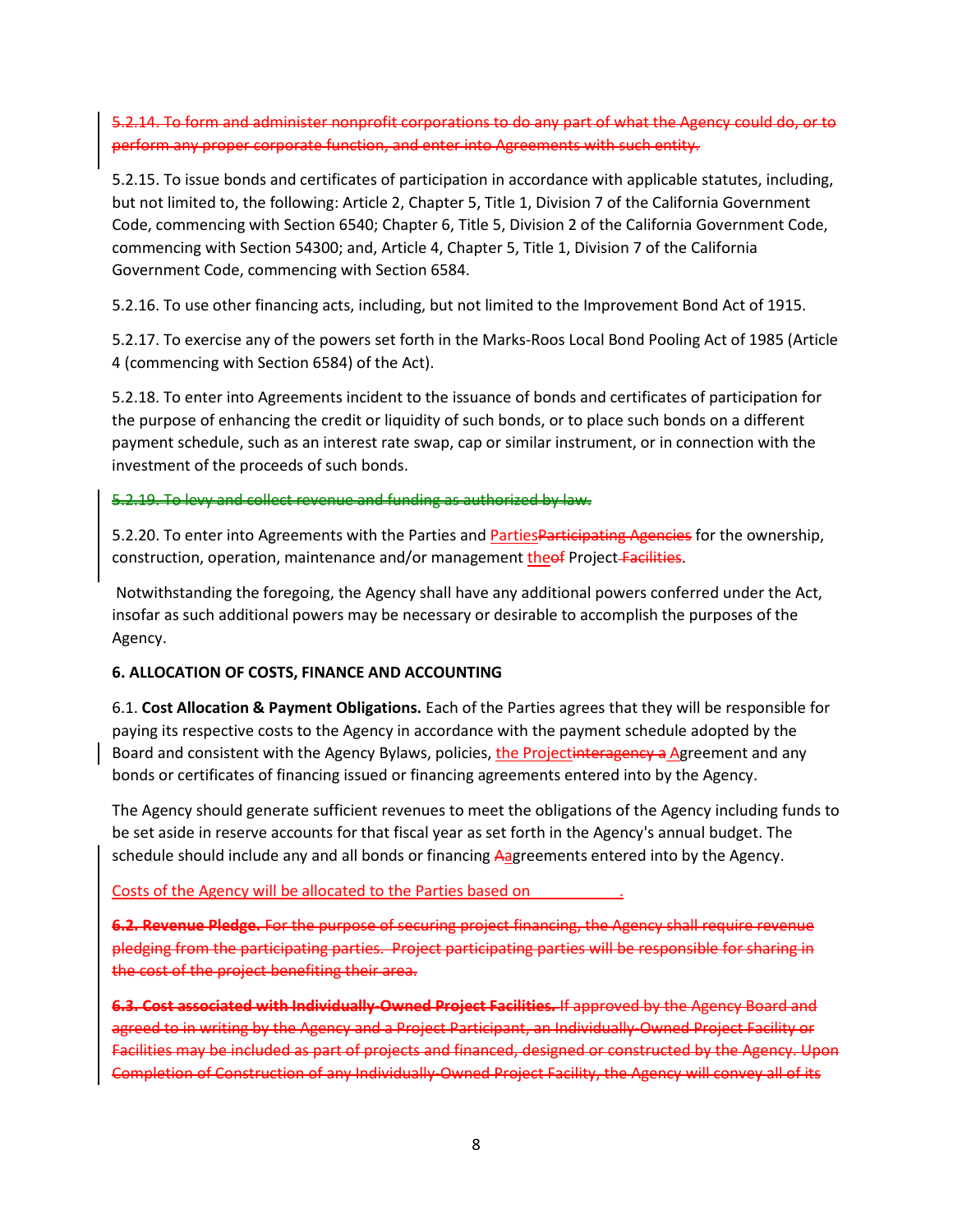right, title and interest in the completed Individually-Owned Project Facility to projects Participant that is served by that Project Facility and that Project

The Project Participant shall accept the conveyance of the completed Project Facility and thereafter be responsible for the ownership, debt payment if any, operation, maintenance, repair, replacement, modification and improvement of that Project Facility. The Agency shall have no obligation to operate, maintain, repair, replace, modify or improve any Individually-Owned Project Facility.

#### **7. PROJECT FACILITIES AND CAPACITY.**

**7.1. Authorized Project Facilities.** AnThe Inter-aAgency Agreement should be created for each project and will be approved by each Party and the Agency prior to any expenditures related to the Construction of the Project.. Each project should be subject to the restrictions and limitations of this JPA and the Interagency Agreement for the Project Facilities as shown in Exhibit C for the regional surface water treatment plant project, the Initial Project.

Before any project is initiated, the Agency shall secure the written approval of each Party however, the party commitment is subject to the approval by its voters/community at a special meeting called for that purpose. After securing these approvals, further Community approval will not be required as a precondition to Board actions and decisions about such project.

**7.2 Project Facilities Expansion or Modification.** Following Construction of Project Facilities, the Agency may expand, or increase its facilities as the board may deem necessary. Facility expansions or modifications involving change in the water rights change in place of use are subject to the approval of the State Water Resources Control Board requirements.

#### **7.3 Financial Obligations for the Project Facilities.**

7.3.1 Financial obligations which are planned at a certain cost at the time of purchase or acquisition and the price changes above a 10% thresholds cost overrun should go back to the Party boards for approval

7.3.2. To the extent possible the Agency shall assist the individual parties with the Prop 218 requirements.

#### **8. NONPARTICIPATION BY A PARTY**

**8.1. Party Commitment to Project.** By approving this Joint Powers Agreement, each Party commits to proceeding with an Interagency Agreement detailing the planning, design, Construction and/or operation of project facilities and to funding the capital costs of the project facilities subject to the terms of the Interagency Agreement; however, the party commitment is subject to the approval by its voters/community at a special meeting called for that purpose.

**8.2. Limited Rights of Nonparticipating Community**. The Nonparticipating Community will not receive any water supply from the particular Project they are not participating; it will not have any Dedicated Capacity in the Project Facilities; and, it will not have any intake and diversion capacity in the Raw Water Intake.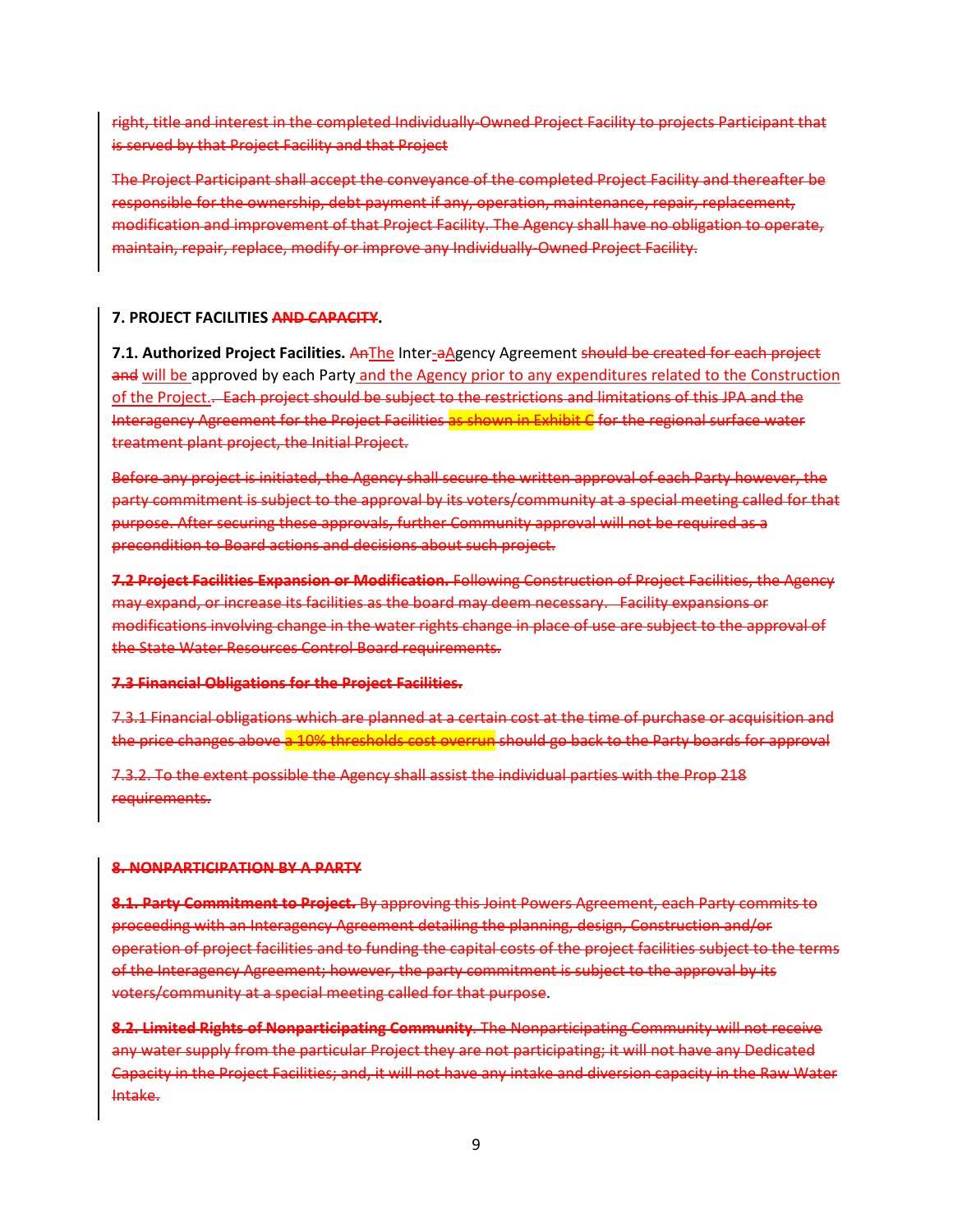**8.3. Nonparticipating Community Project Re-entry.** If at any time during the project stages a Nonparticipating Community desires to re-enter the Project, then it and the Agency Board may negotiate a fair and equitable Agreement to address the terms of such re-participation and buy-in to the Project Facilities.

#### **9. INDEMNIFICATION.**

**9.1. By Agency.** The dDirectors, officers, employees, agents and volunteers of the Agency shall be entitled to defense and indemnification by the Agency as provided under Government Code title 1, division 3.6, part 2, chapter 1, article 4 (commencing with Section 825) and title 1, division 3.6, part 7 (commencing with section 995). The Agency shall indemnify, defend, protect, and hold harmless each Party, and its officers, employees, agents and volunteers, from and against any and all liability, losses, claims, damages, expenses, and costs (including attorney, expert witness and consultant fees, and litigation costs) of every nature arising out of or in connection with the Agency's performance under this Agreement or failure to perform under this Agreement. The Parties acknowledge that the Agency's insurance and indemnity-related costs will be costs of Agency operations for which they will be liable for under section 6.

**9.2. By a Party.** A Participating Party shall indemnify, defend, protect, and hold harmless the Agency and the other Partiesy, and their respective directors, officers, employees, agents and volunteers, from and against any and all liability, losses, claims, damages, expenses, and costs (including attorney, expert witness and consultant fees, and litigation costs) of every nature arising out of or in connection with the Party's performance under this Agreement or failure to perform under this Agreement.

**9.3. Survival.** These indemnification obligations shall survive and continue in full force and effect after termination of this Agreement for any reason with respect to any actions or omissions that occurred before the date of termination.

**9.4. Agency Not Liable for Operation Beyond Point of Delivery.** The Agency and its directors, officers, agents, contractors, employees and volunteers shall not be liable for the control, carriage, handling, use, disposal, or distribution of Project water supplied to a Party after such water has passed the point of delivery to that Party, nor for claim of damage of any nature whatsoever, including but not limited to property damage, personal injury or death, arising out of or connected with the control, carriage, handling, use, disposal or distribution of such water beyond that point of delivery; and each Party shall indemnify and hold harmless the Agency pursuant to section 9.2 from any such damages, claims or liability. The Agency shall have no right, title or interest in Project water after the water has passed the point of delivery to a Party.

**9.5. Parties Not Liable for Operation Upstream From Point of Delivery.** A Party and its officers, agents, contractors, employees and volunteers shall not be liable for the control, carriage, handling, use, disposal, or distribution of Project water before such water has passed the point of delivery to the Party; nor for claim of damage of any nature whatsoever, including but not limited to property damage, personal injury or death, arising out of or connected with the control, carriage, handling, use, disposal, or distribution of such water before it has passed that point of delivery; and the Agency shall indemnify and hold harmless the Party pursuant to section 9.1 from any such damages, claims or liability.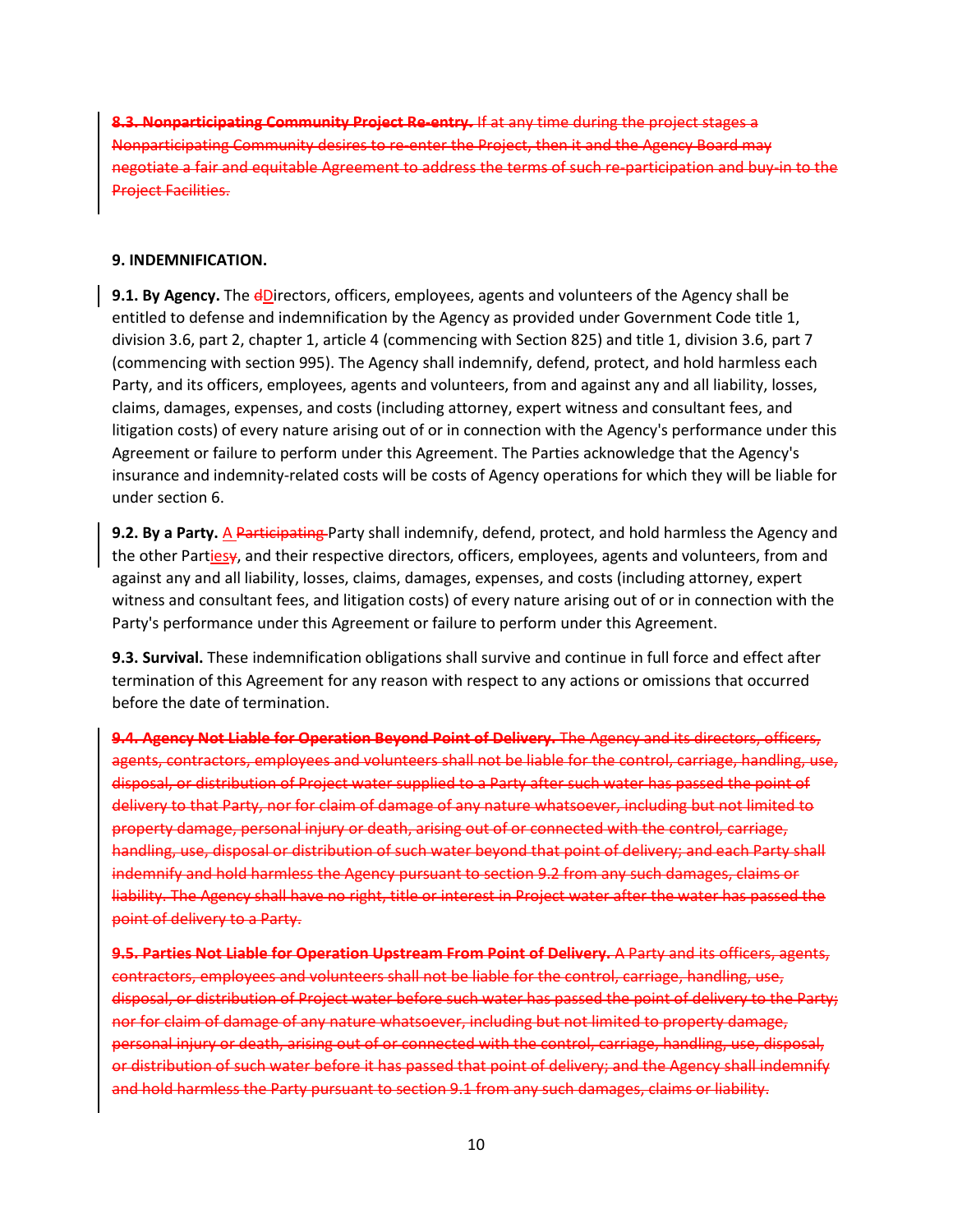9.6. The indemnification and hold harmless provisions of this section 9 shall apply in lieu of the right of contribution provisions at Government Code Sections 895-895.8.

# **10. TERM, WITHDRAWAL AND DISSOLUTION.**

**10.1. Term.** This Agreement and the Agency shall continue in existence until terminated and dissolved in accordance with the terms of this section 10.

10.\_. Withdrawal Prior to the Design and Construction of the Project. A Party may withdraw from the Agency by providing 30 days written notice to the Board and all Parties. The Party shall be obligated for their share of all liabilities and expenses of the Agency incurred prior to the effective date of the withdrawal.

10.\_. Withdrawal After Commencement of Design and construction of the Project. Withdrawal shall be subject to the withdrawal terms of the Project Agreement.

10. Termination of a Party due to non-payment. ……..

**10.2. DissolutionWithdrawal Prior to the design and construction of the Project Facilities.** Prior to design and construction of the **pP**roject facilities, the Parties may terminate this Agreement and dissolve the Agency upon giving all the Parties and the Agency Board 90 days prior written notice of termination; provided, however, the Parties shall be obligated for their share of all liabilities and expenses of the Agency incurred prior to the effective date of such termination. If the Agency Board has received such notice of termination, it shall be prohibited from issuing any bonded indebtedness or participation in debt or awarding any contracts for Construction. If this Agreement is terminated pursuant to this section 10.2, then the Parties shall ask the funders to reallocate accordingly any funding pursued and obtained for this project.

**10.3. Dissolution.** This Agreement and the Agency may be terminated and dissolved by only by the mutual approval of the Parties expressed by resolution of the governing board of each Party approving a dissolution Agreement pursuant to section 10.4. The Agency shall not be dissolved until all debts and liabilities of the Agency have been discharged or assumed in accordance with this Agreement and the dissolution Agreement. During the outstanding term of any Agency bonds, certificates of participation or other indebtedness, this Agreement and the Agency shall not be terminated unless (a) the indebtedness is first paid off in full before the effective date of the termination, or (b) the indebtedness is assigned to and assumed by one or some of the Parties or a responsible successor entity and there is alternate security for the indebtedness in a form and manner approved by bond counsel selected by the Agency as lawful and adequately protecting the interests of any holders of evidence of indebtedness of the Agency.

**10.4. Dissolution Agreement.** Subject to section 10.3 above, this Agreement and the Agency may be dissolved pursuant to a dissolution Agreement approved by all Parties that provides for the dissolution of the Agreement and the Agency, the utilization, distribution, transfer and assignment of the funds, assets and property (including any completed or partially constructed the Project-Facilities) of the Agency, and the transfer and assignment of the rights, liabilities and obligations of the Agency. If, at the time of dissolution, the Agency has completed theany Project-Facility, then the dissolution Agreement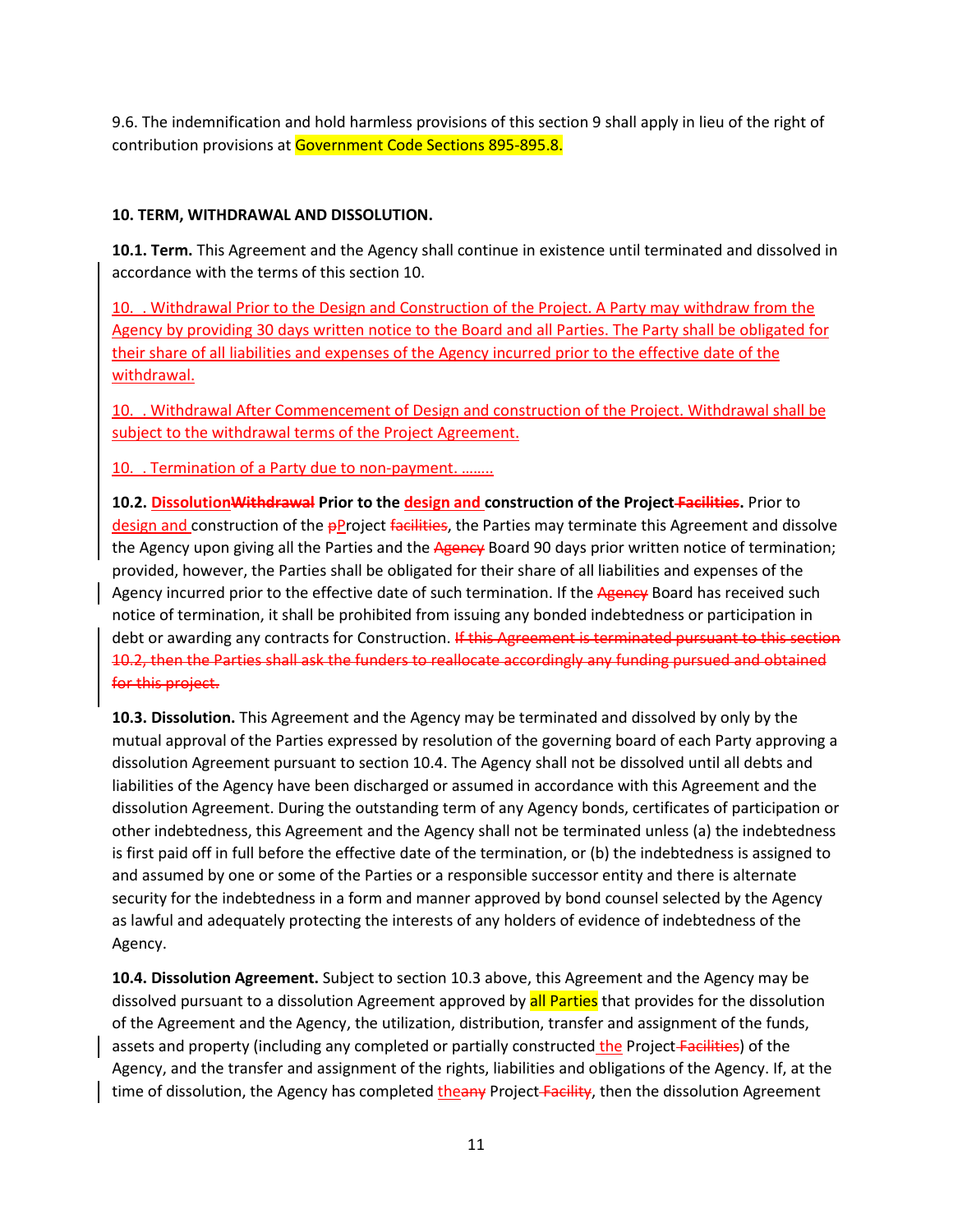also must provide for one of the Parties or a responsible successor entity to assume the rights, liabilities and obligations to continue the operation and maintenance of the Project Facility or Facilities. The dissolution Agreement also must provide for the transfer and assignment of the Agency water supplyright permits and licenses or contracts to the Parties or a responsible successor entity that will hold, maintain and exercise contractthe permit or license for the benefit of the Project Pparticipants. If, at the time of dissolution, the Agency is a party to a water supply Agreement with Alta ID, then the dissolution Agreement also must provide for one of the Parties or a responsible successor entity to assume the rights, liabilities and obligations under the Alta ID water supply Agreement. Upon dissolution of the Agency pursuant to a dissolution Agreement approved pursuant to this section, the funds, assets, property, rights, liabilities and obligations of the Agency shall be utilized, distributed, transferred and assigned as provided by the dissolution Agreement.

# **11. GENERAL PROVISIONS.**

**11.1. Integration.** This Agreement constitutes the sole, final, complete, exclusive and integrated expression and statement of the terms of this contract among the Parties concerning the subject matter addressed herein, and supersedes all prior negotiations, representations or Agreements, either oral or written, that may be related to the subject matter of this Agreement, except those other documents that are expressly referenced in this Agreement.

**11.2. Construction and Interpretation.** It is agreed and acknowledged by the Parties that this Agreement has been arrived at through negotiation, and that each Party has had a full and fair opportunity to revise the terms of this Agreement. Consequently, the normal rule of construction that any ambiguities are to be resolved against the drafting Party shall not apply in construing or interpreting this Agreement.

**11.3. Waiver.** The waiver at any time by any Party of its rights with respect to a default or other matter arising in connection with this Agreement shall not be deemed a waiver with respect to any subsequent default or matter.

**11.4. Remedies Not Exclusive.** The remedies provided in this Agreement are cumulative and not exclusive, and are in addition to any other remedies that may be provided by law or equity. The exercise by either Party of any remedy under this Agreement shall be without prejudice to the enforcement of any other remedy.

**11.5. Severability.** The invalidity, illegality or unenforceability of any provision of this Agreement shall not render the other provisions unenforceable, invalid or illegal.

**11.6. Successors and Assigns.** Except as otherwise provided by law or legally ordered by the Tulare County Local Agency Formation Commission as part of a local government organization or reorganization proceeding, the rights and duties of the Parties under this Agreement shall not be assigned or delegated without the prior written consent of the other Party. Any attempt to assign or delegate such rights or duties in contravention of this Agreement shall be null and void.